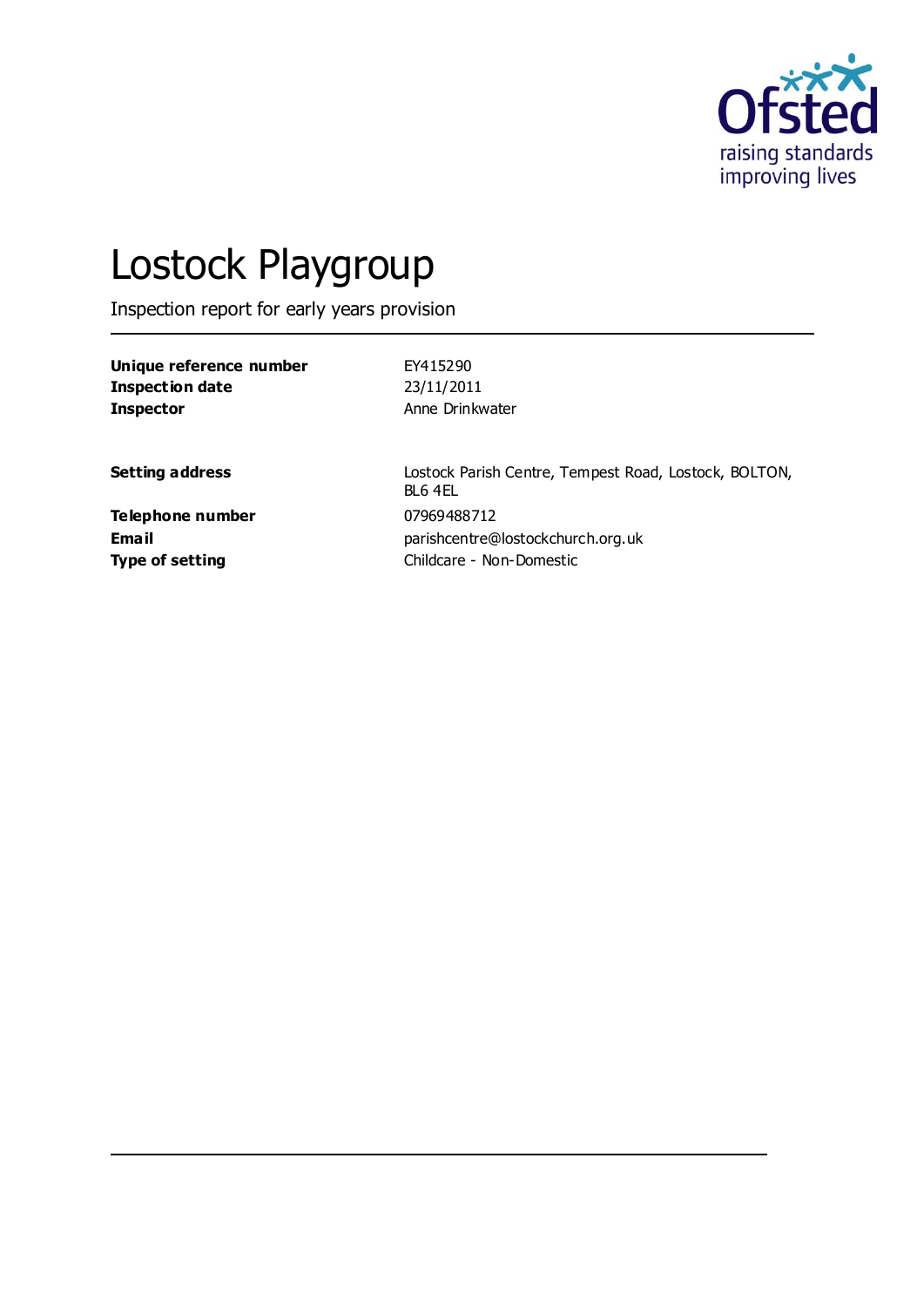The Office for Standards in Education, Children's Services and Skills (Ofsted) regulates and inspects to achieve excellence in the care of children and young people, and in education and skills for learners of all ages. It regulates and inspects childcare and children's social care, and inspects the Children and Family Court Advisory Support Service (Cafcass), schools, colleges, initial teacher training, work-based learning and skills training, adult and community learning, and education and training in prisons and other secure establishments. It assesses council children's services, and inspects services for looked after children, safeguarding and child protection.

If you would like a copy of this document in a different format, such as large print or Braille, please telephone 0300 123 1231, or email enquiries@ofsted.gov.uk.

You may copy all or parts of this document for non-commercial educational purposes, as long as you give details of the source and date of publication and do not alter the information in any way.

T: 0300 123 1231 Textphone: 0161 618 8524 E: enquiries@ofsted.gov.uk W: [www.ofsted.gov.uk](http://www.ofsted.gov.uk/)

© Crown copyright 2011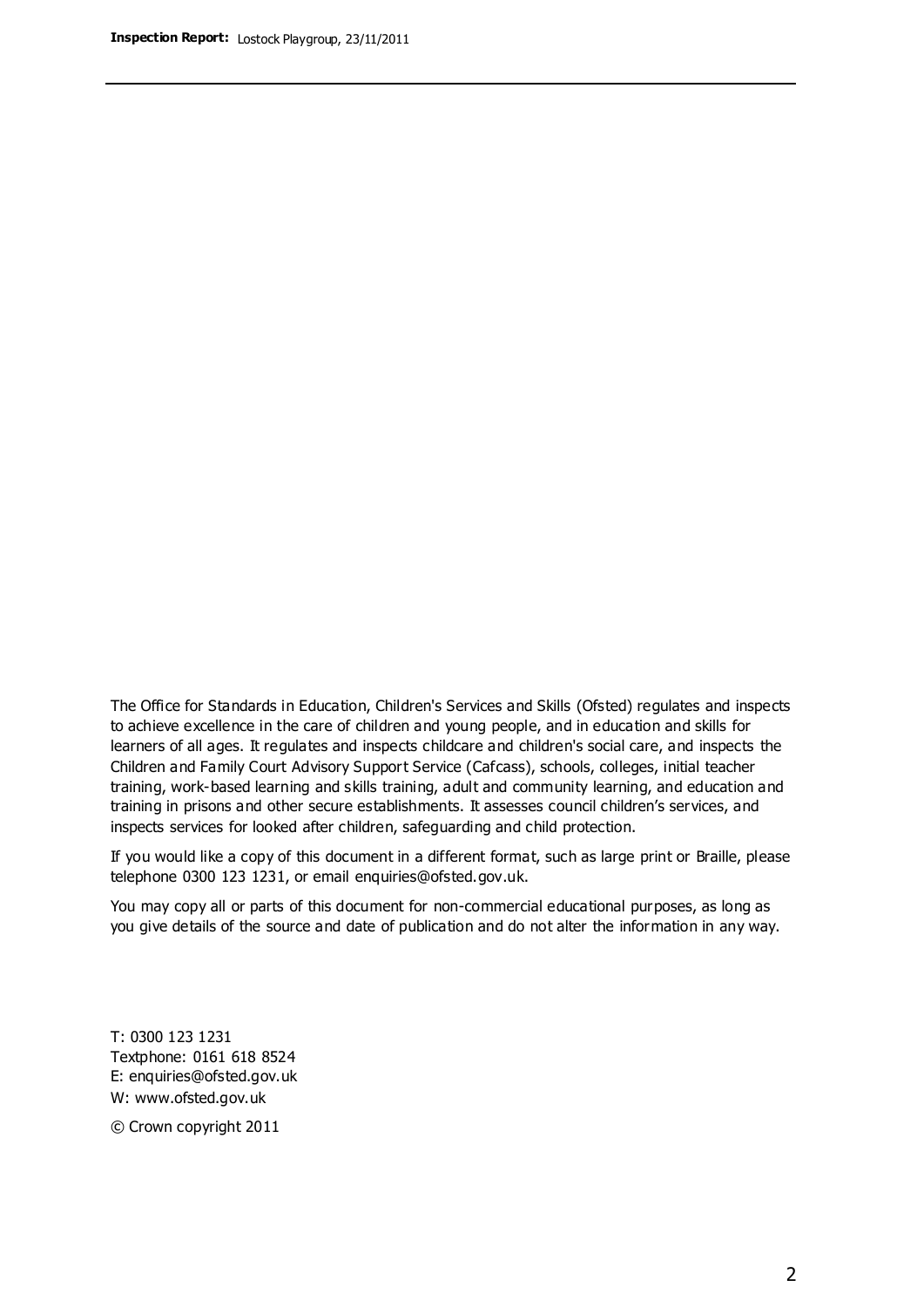## **Introduction**

This inspection was carried out by Ofsted under Sections 49 and 50 of the Childcare Act 2006 on the quality and standards of the registered early years provision. 'Early years provision' refers to provision regulated by Ofsted for children from birth to 31 August following their fifth birthday (the early years age group). The registered person must ensure that this provision complies with the statutory framework for children's learning, development and welfare, known as the *Early* Years Foundation Stage.

The provider must provide a copy of this report to all parents with children at the setting where reasonably practicable. The provider must provide a copy of the report to any other person who asks for one, but may charge a fee for this service (The Childcare (Inspection) Regulations 2008 regulations 9 and 10).

Please see our website for more information about each childcare provider. We publish inspection reports, conditions of registration and details of complaints we receive where we or the provider take action to meet the requirements of registration.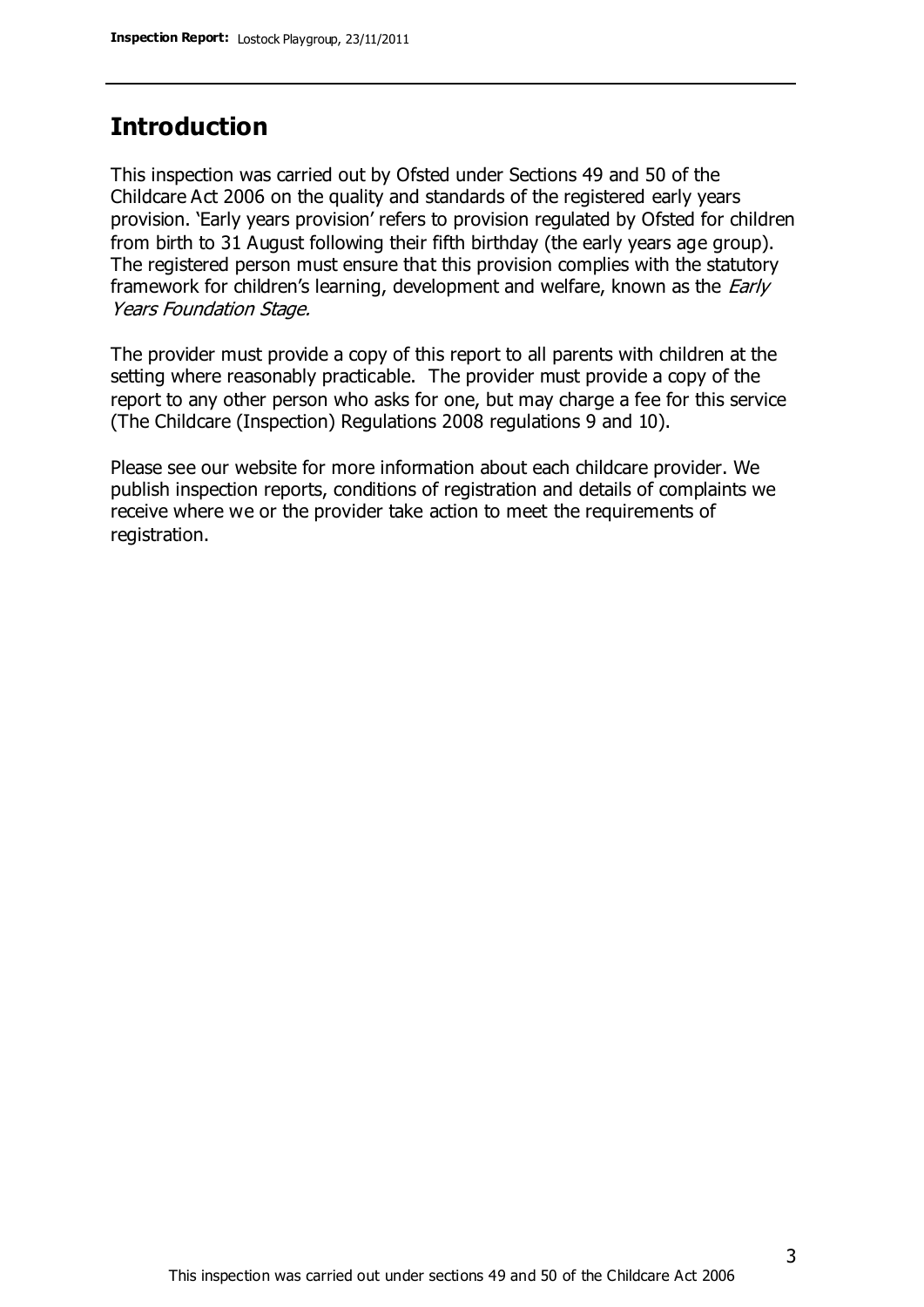## **Description of the setting**

Lostock Playgroup is privately owned and re registered in October 2010. It operates from a first floor hall within a parish centre in Lostock, Bolton. It is open Monday to Thursday from 8.45am to 12.15pm and Friday from 8.45am to 4pm term time only. Children have access to an enclosed outdoor play area on the ground floor.

A maximum of 28 children may attend the setting at any one time. There are currently 20 children attending who are within the Early Years Foundation Stage. Of these, five children receive funding for early years provision.

The setting has procedures to support children with special educational needs and/or disabilities and who speak English as an additional language. As this provision operates from a first floor playroom it may not be suitable for children with disabilities as it has no lift access.

The provider employs a manager and two members of staff. All of these hold appropriate early years qualifications to level 3. The setting receives support from the local authority.

### **The overall effectiveness of the early years provision**

Overall the quality of the provision is good.

Children thoroughly enjoy their time at this friendly playgroup. They thrive in a safe and welcoming environment which enables them to make good progress in their learning. The newly appointed management and staff team are motivated and enthusiastic and successfully reflect on their practice to continually improve the quality of the provision. The staff team have effective relationships with parents and are looking at ways to strengthen the partnerships with parents to encourage their further involvement in their children's learning.

## **What steps need to be taken to improve provision further?**

To further improve the early years provision the registered person should:

- develop ways of obtaining information from parents regarding children's starting points when they first attend and enable parents to have ongoing opportunities to contribute to observations and planning for their children
- develop further the current systems for ensuring the ongoing suitability of staff, with particular reference to their health.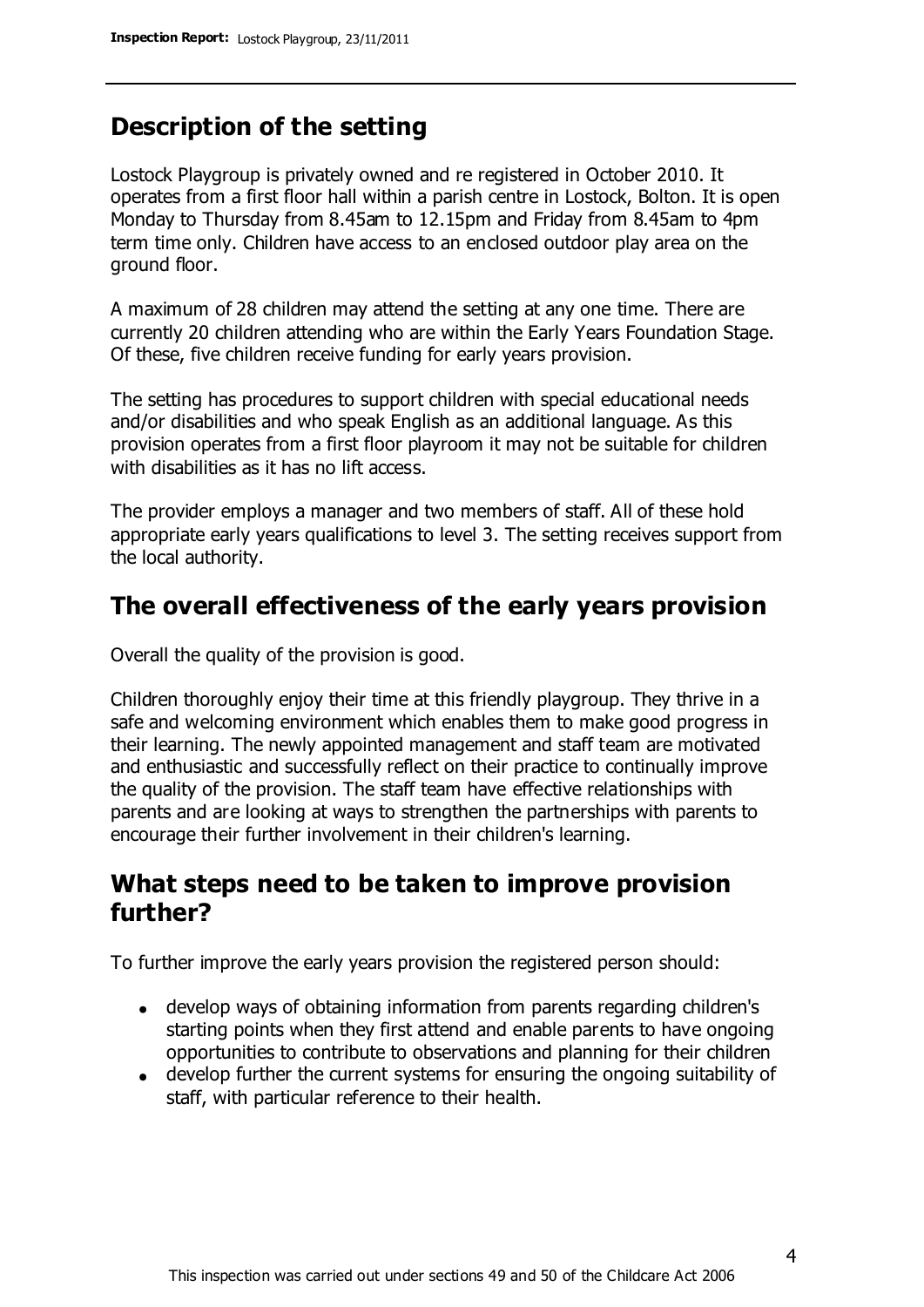## **The effectiveness of leadership and management of the early years provision**

The staff have a good awareness of safeguarding issues and the procedures to follow if they should have a concern about the welfare of a child within their care. This awareness is kept current via regular training. The provider ensures that robust staff recruitment and initial checking procedures are in place and evidence is available to support this. Although systems to ensure the ongoing suitability of staff, are not yet fully established in practice. There is a comprehensive range of written policies and procedures that are well maintained and organised effectively. These are available to parents and ensure that children's safety and well-being are given high priority. Risk assessments are in place in line with requirements. Daily safety checks are carried out each morning to ensure the environment is safe and secure and staff are deployed effectively and know their roles and responsibilities in maintaining the welfare of the children.

The setting has now begun to evaluate their service effectively in order to improve the outcomes for children. The staff team have made great improvements since the previous inspection. They have successfully addressed the actions raised in order to safeguard children. This illustrates the setting's commitment to driving continuous improvement.

Inclusion is promoted throughout the setting through the identification of each child's individual needs. This process is supported by the effective key person system that is in place. Good links with other agencies ensure that other professionals are also able to contribute to the support of children's individual needs as and when needed. In addition, the setting is aware of the need to communicate with other child-care providers that the children may attend in the future.

Parents are provided with information regarding the organisation of the playgroup and a verbal exchange is given each day. Children's portfolios containing observations are readily accessible to view and weekly play plans are displayed, however, systems are not fully developed to allow parents to share information on their children's development at the start of their placement or to contribute to their children's learning and development and planning. Planning is carried out as a staff team and is based on the identified needs of the children. Furniture, equipment and resources are of good quality and suitable for the ages of children to support their learning and development.

## **The quality and standards of the early years provision and outcomes for children**

Children appear very happy and content in this friendly and welcoming environment. They settle quickly into their day and are enthusiastic learners because the environment is made accessible and provides a good range of activities. Staff are on hand to talk about children's play, extend their vocabulary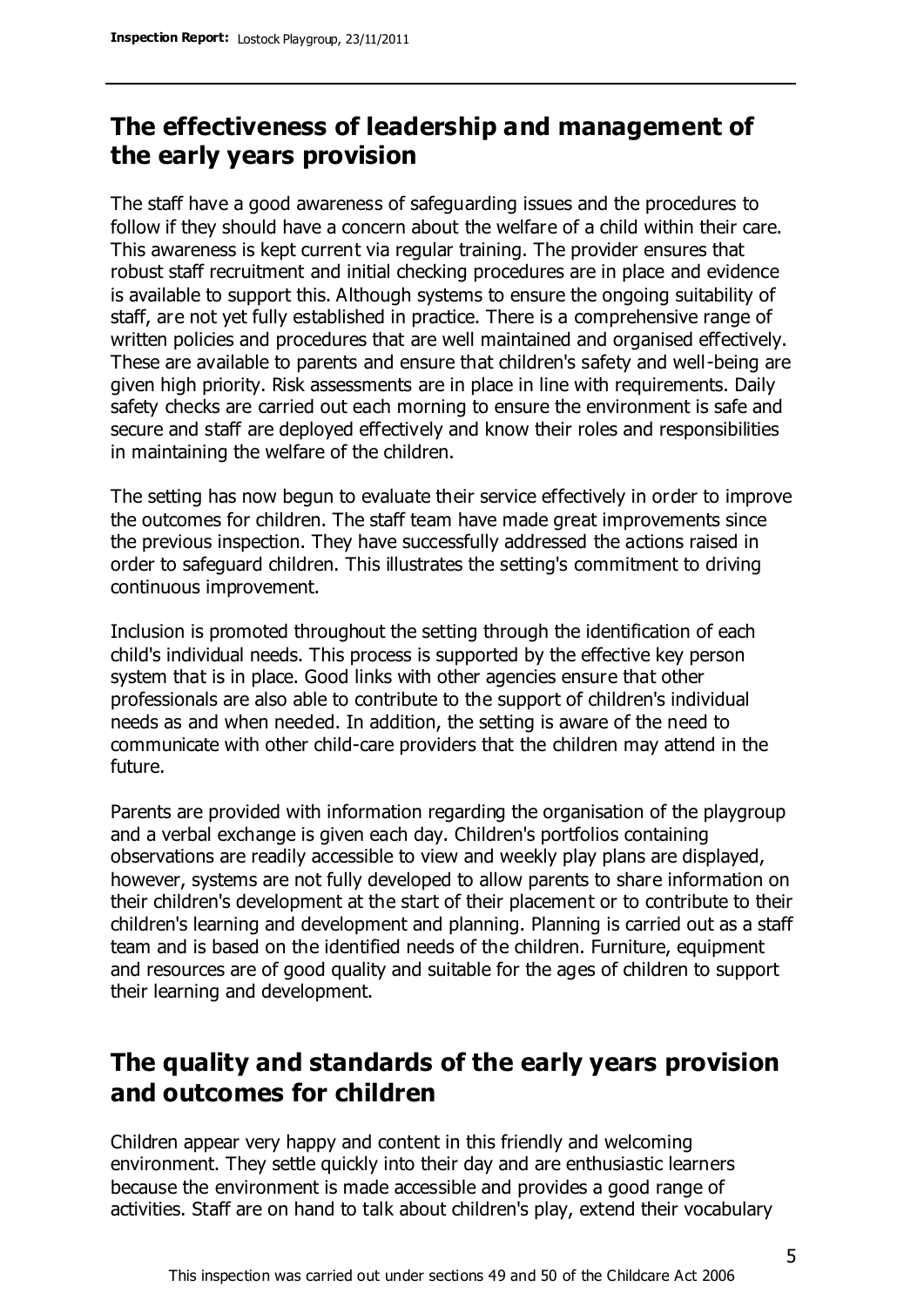and help them benefit from the activities.

Children extend their experience and show delight as staff engage them in animated songs and rhymes. Whole-group story time is a regular part of each day and this is organised in an effective manner to meet the needs of all children. Children confidently transfer resources across all areas to enhance their play. Children share ideas as they play together with the toys and in the popular building site. They extend their play in the 'oat tray' where they happily sit and explore the textures and tracks the vehicles make. Children use computers and programmes which inform them of the jobs people do in the community and visits to the church help them become aware of others peoples religions. Staff successfully encourage children to identify shapes and count, match and sort their toys. Children enjoy 'circle time' as they sing the familiar song 'what is in the box'; this extends the activity of the week as they sing in unison and guess the shapes. Children are given opportunities to draw and write throughout their playroom and are involved in mark-making activities that develop their pencil grip, which helps them to develop their pre-writing skills. They learn about numbers and counting as part of their daily activities through counting songs as well as noting numbers, shape and sizes in the environment. Overall, they are developing suitable life skills to support their future learning.

Staff teach children to behave in a manner that is safe for themselves and others. They give them gentle reminders about how to use equipment and engage in positive behaviour. This helps children develop awareness of dangers and how to stay safe. Children's health needs are met due to the good practices within the playgroup. They adopt healthy lifestyles and enjoy some opportunities to participate in physical outdoors each day, they learn about good health at snack time as they enjoy fruits and drinks. They show a strong sense of belonging in the playgroup; they are very confident and approach staff and visiting adults without hesitation.